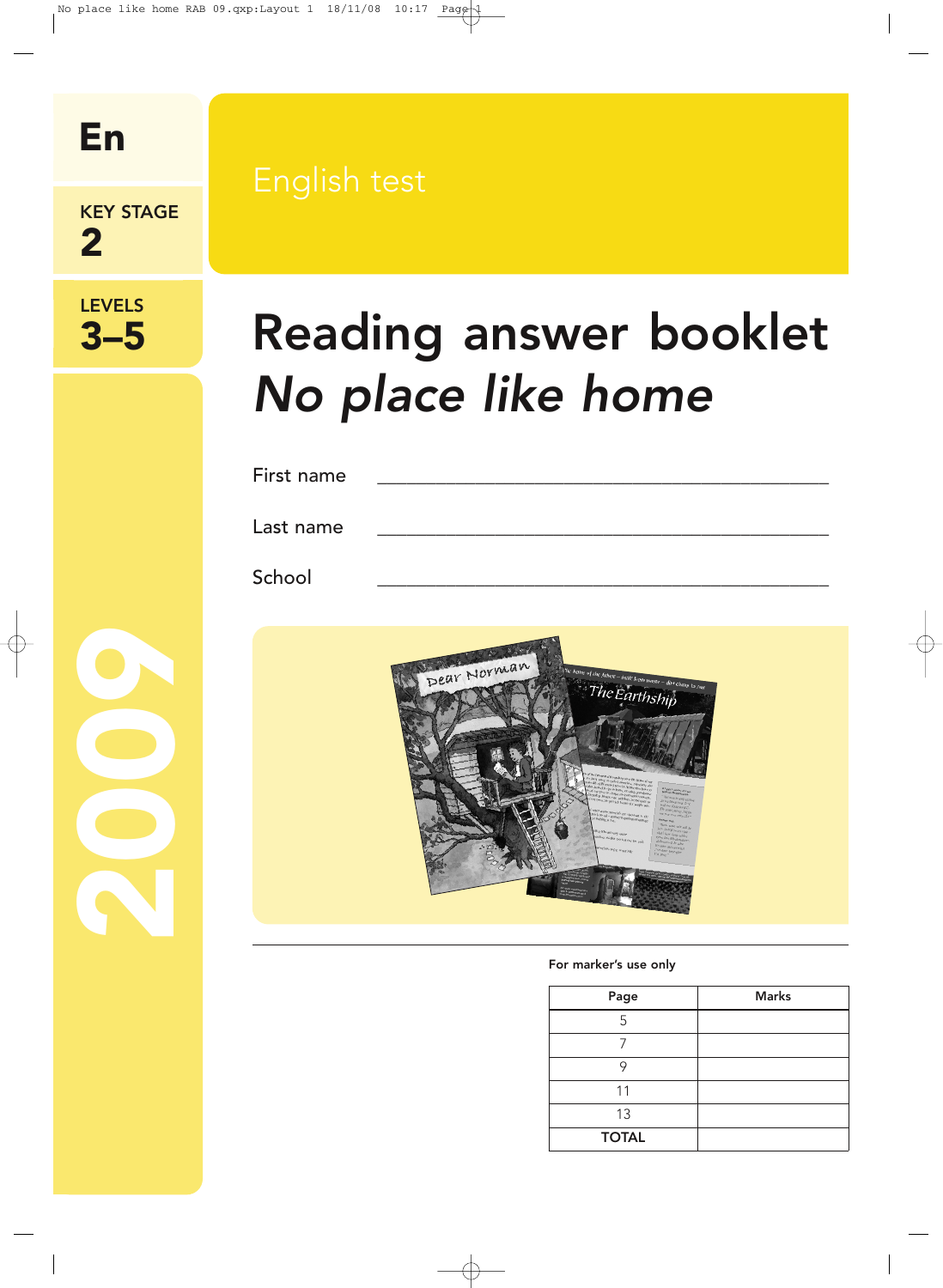## **Questions and Answers**

You have now had 15 minutes to read *No place like home* and *The Earthship* leaflet. In this booklet, there are different types of question for you to answer in different ways. The space for your answer shows you what type of writing is needed.

#### **● short answers**

Some questions are followed by a short line or box. This shows that you need only write a word or phrase in your answer.

#### **● several line answers**

Some questions are followed by a few lines. This gives you space to write more words or a sentence or two.

#### **● longer answers**

Some questions are followed by a large box. This shows that a longer, more detailed answer is needed to explain your opinion. You can write in full sentences if you want to.

#### **● other answers**

For some questions you need do no writing at all and you should tick, draw lines to, or put a ring around your answer. Read the instructions carefully so that you know how to answer the question.

#### **Marks**

The number under each box at the side of the page tells you the maximum number of marks for each question.

Please wait until you are told to start work on page 4. You should work through the booklet until you are asked to stop, referring to your reading booklet and leaflet when you need to. When a question includes a page reference, you should refer to the text on that page to help you with your answer.

**You will have 45 minutes to answer the questions in this booklet.**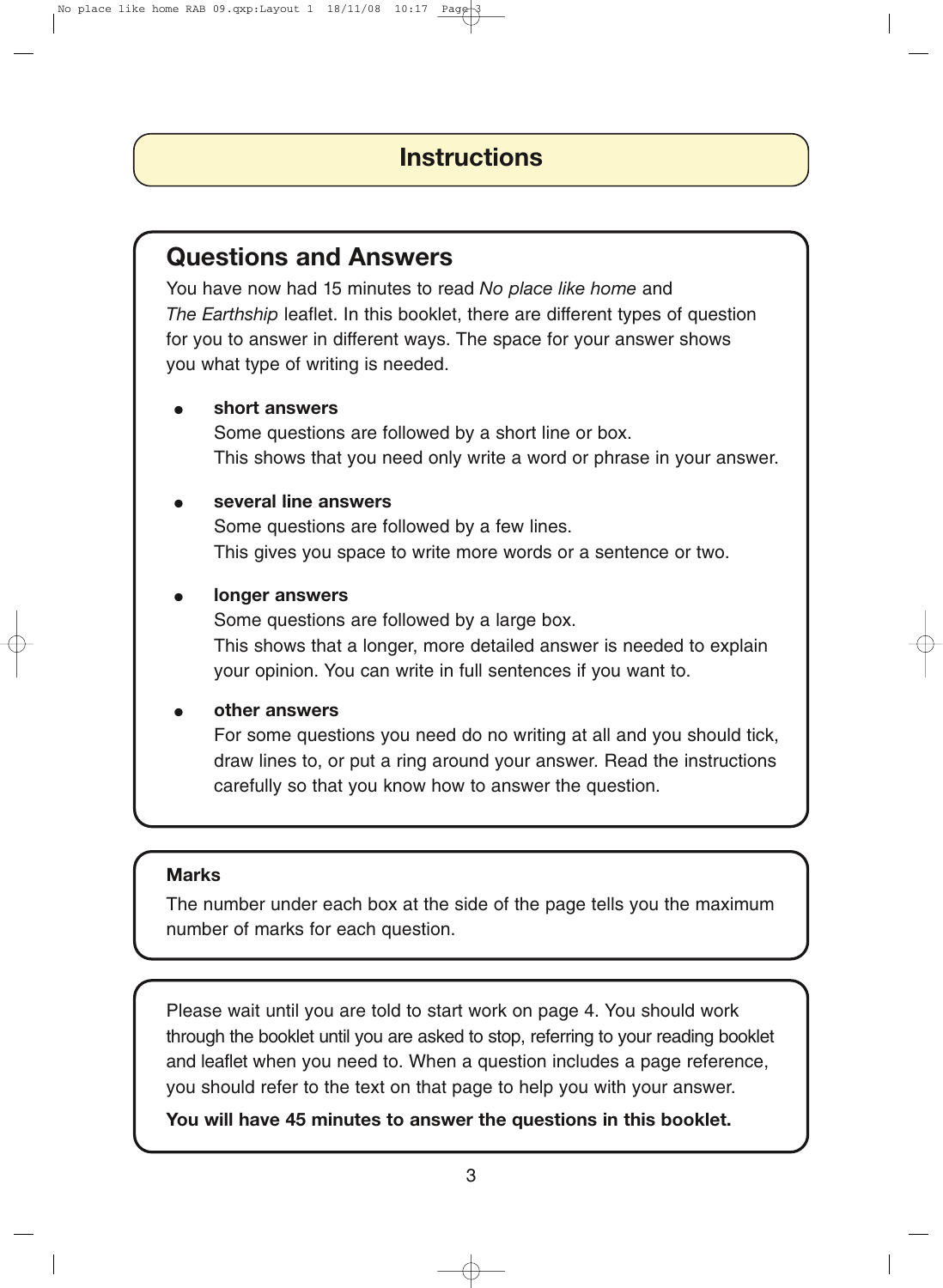#### **SECTION 1**

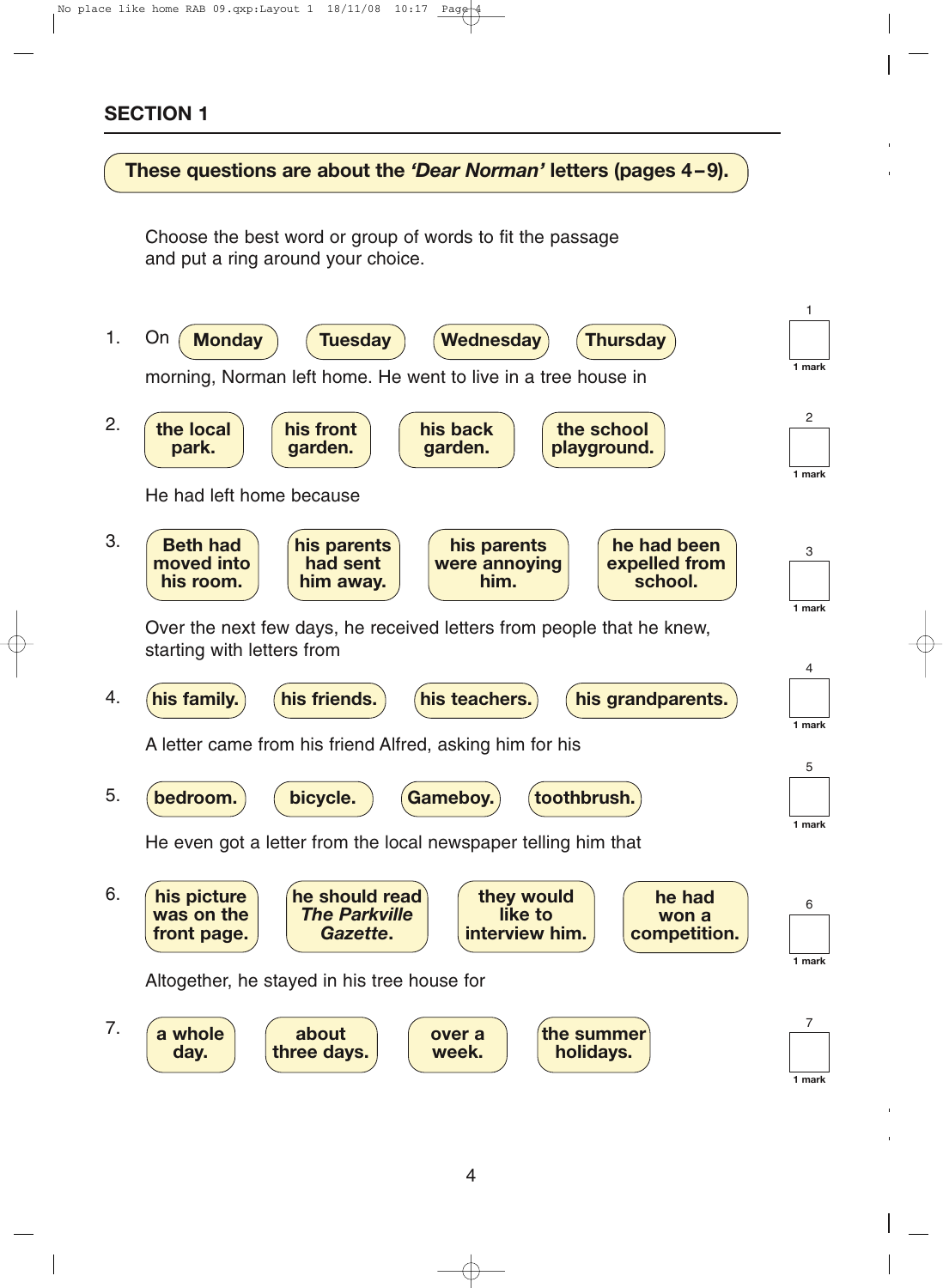Here are some of the people who wrote to Norman. Use these names to answer the questions on this page. 8. Who wrote to Norman using the most formal style of writing? 9. Who admired Norman most for **Find** and **copy** one phrase that what he had done? shows this. 10. Whose letter do you think was most likely to annoy Norman? 8 **1 mark** 9 **1 mark Dad Mum Beth Mrs Bouquet Grandma (Alfred** 

Explain why, referring to the letter in your answer.

**2 marks**

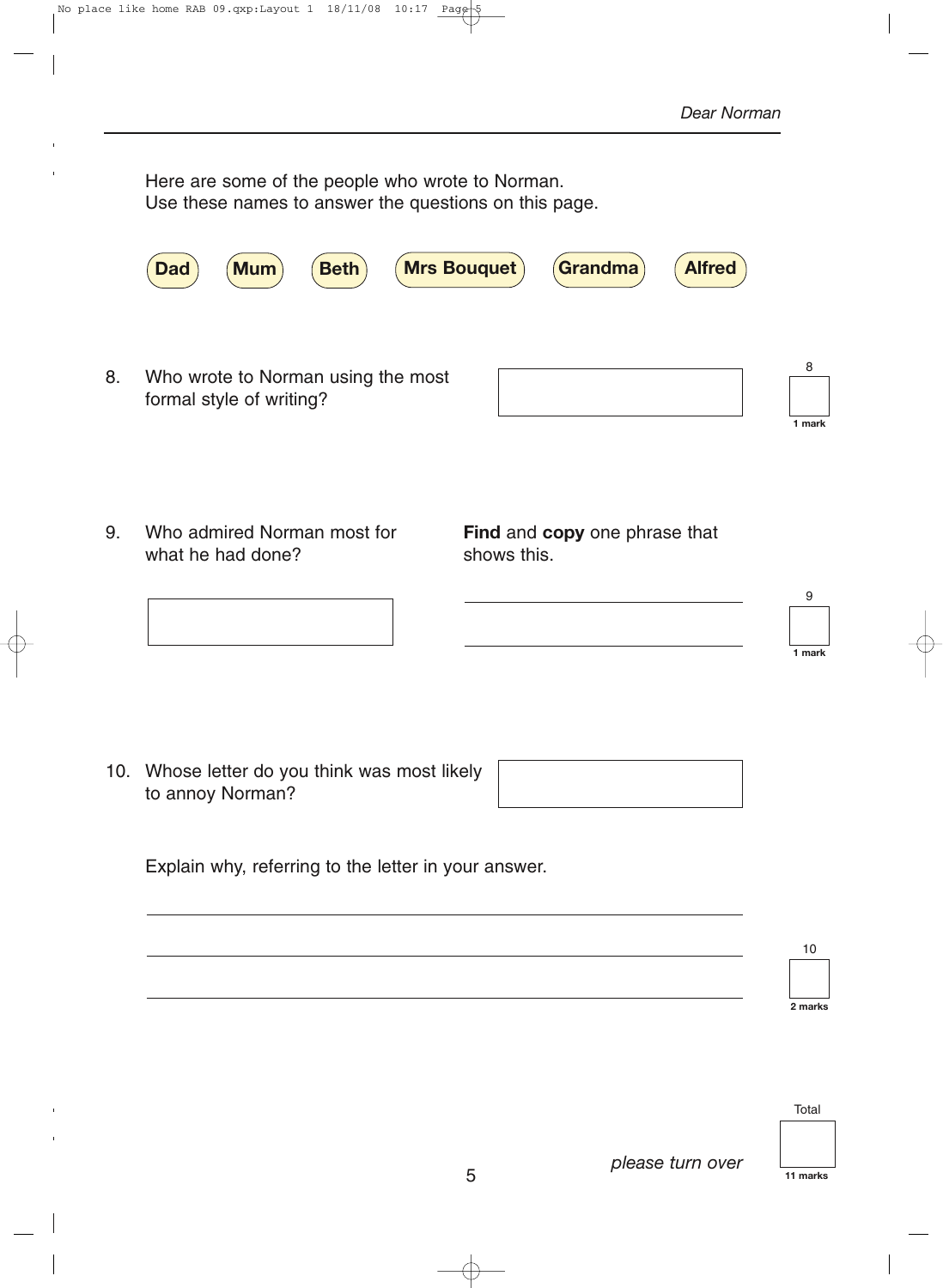11. What do you think Norman wrote in reply to Alfred's letter on page 7?





- 12. Beth's letters show a change in her attitude to Norman.
	- a) **Find** and **copy** a word or phrase from both of Beth's letters that best show her change in attitude.

| 2a |   |      |  |
|----|---|------|--|
|    |   |      |  |
|    |   |      |  |
|    | 1 | mark |  |

(first letter, page 5) (second letter, page 9)

b) Why do you think her attitude towards Norman changed?

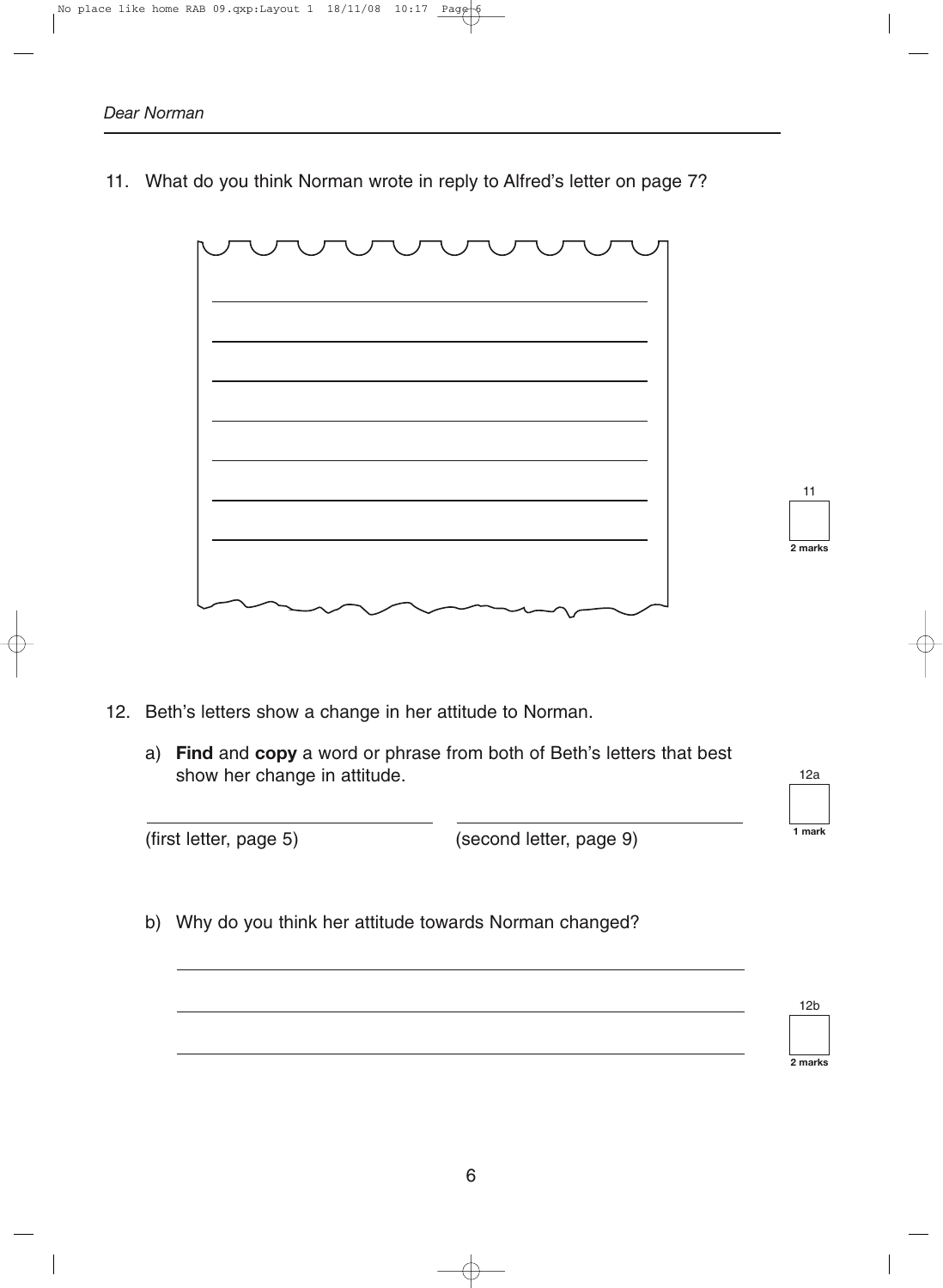13. In his second letter (page 7), Norman's father showed Norman how much money he was missing out on.

| Why did he do that?                                                        |         |
|----------------------------------------------------------------------------|---------|
|                                                                            | 13      |
|                                                                            | 2 marks |
| 14a. How do we know that Norman actually answered the letters he received? |         |
|                                                                            | 14a     |
|                                                                            | 1 mark  |
|                                                                            |         |



Total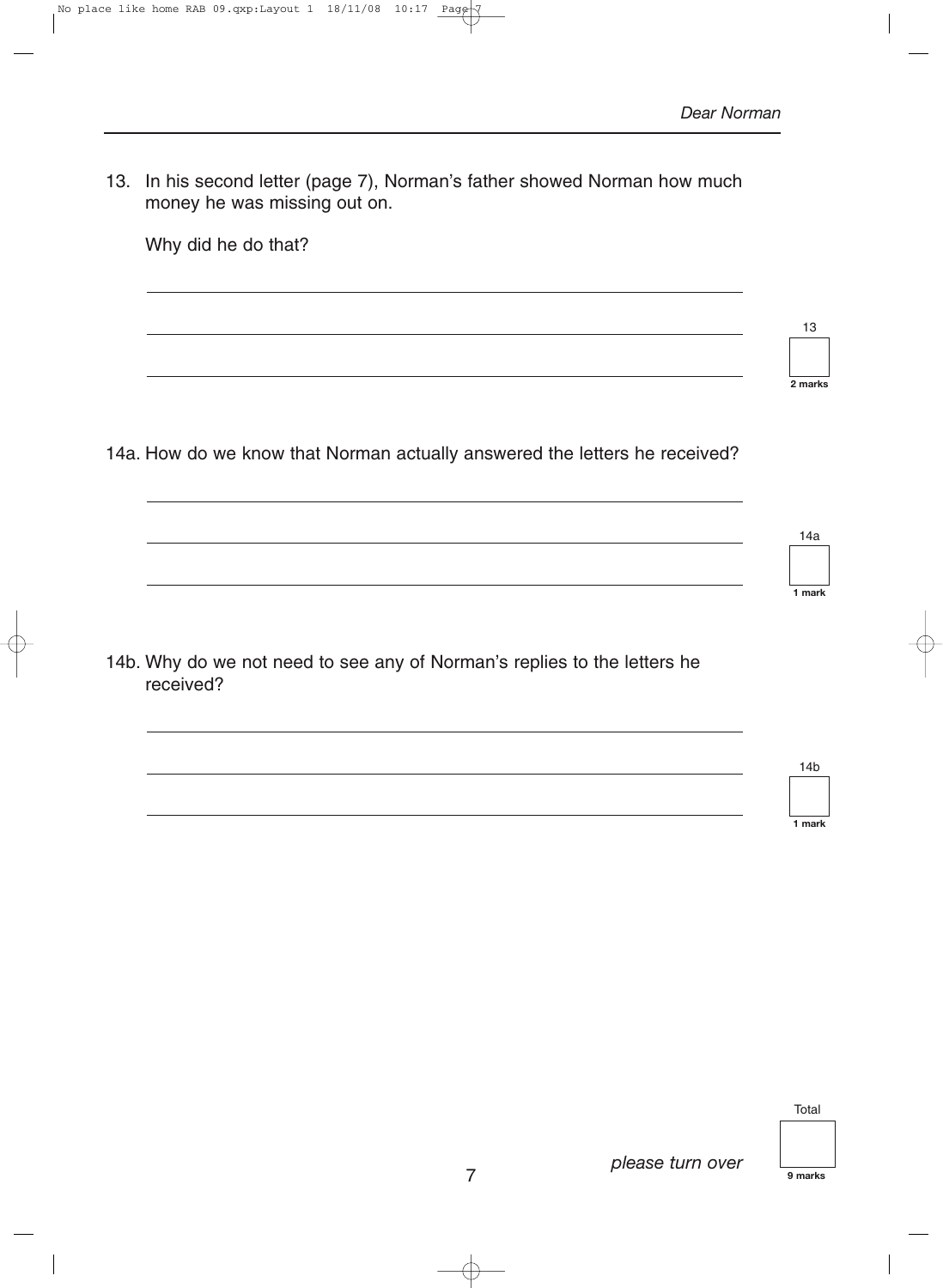15a. The idea of a child living in a tree is quite humorous. Explain what else is funny about Norman's situation.

15b. Some of the language in the letters is also intended to be humorous. Explain what is unusual about Mum calling bees *sweet* and *jolly* on page 4. 15a

**2 marks**

15b

**1 mark**

16. Why do you think Norman finally came down from the tree? Explain fully, using the text in your answer.

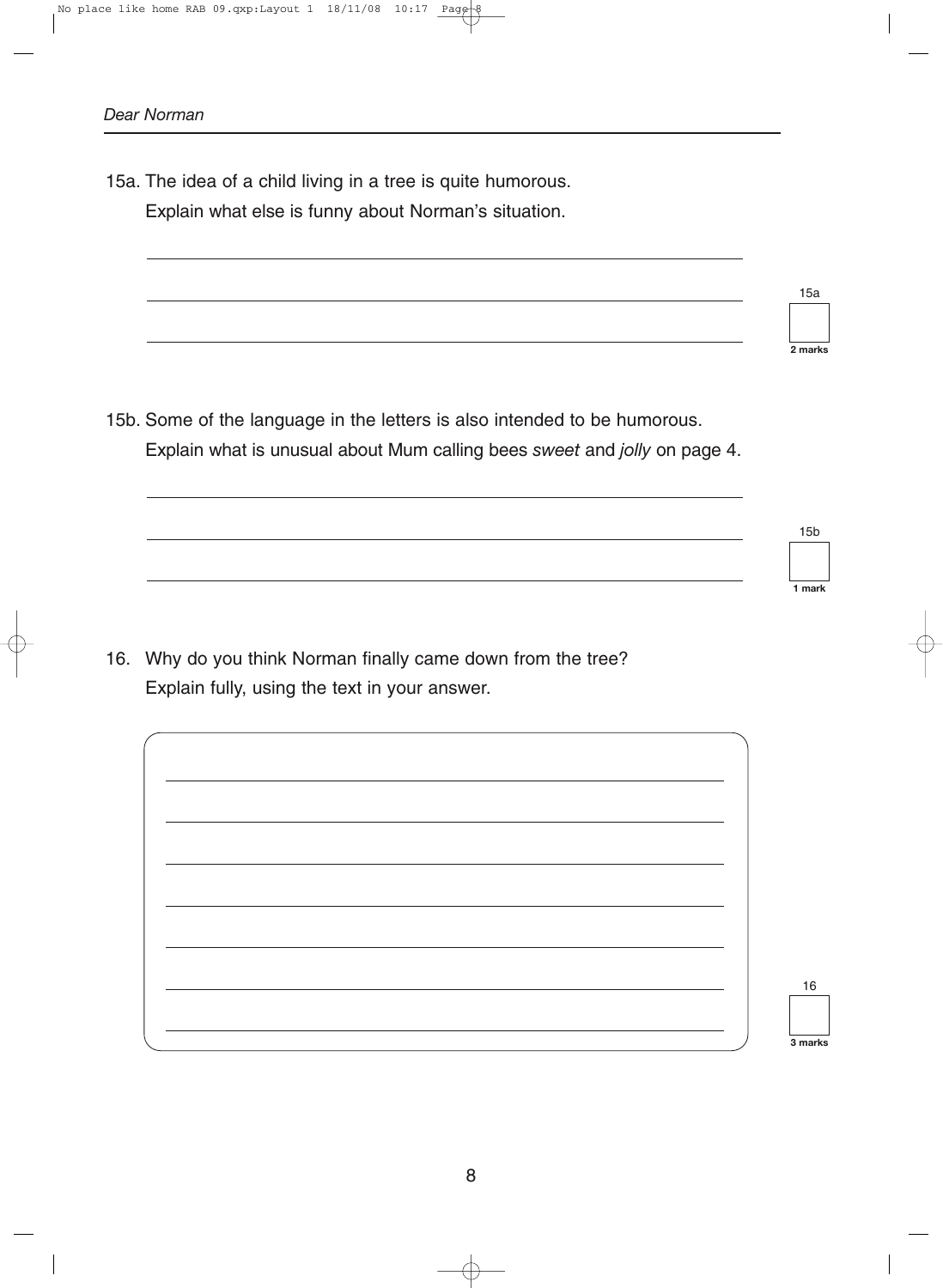### **SECTION 2**

17

**1 mark**

### **These questions are about** *The Earthship* **leaflet.**

- 17. How many tyres have to be thrown away every year?
- 18. Which of these materials are used to build Earthships? Tick **three**.



19. Fill in the table to show how the Earthship provides the following.

One has been done for you.

| We need:                      | How the Earthship provides it:         |
|-------------------------------|----------------------------------------|
| light and electricity         |                                        |
| heat during day               |                                        |
| protection from cold at night | The walls release heat into the rooms. |
| water                         |                                        |
| disposal of waste             |                                        |

19

Total

**10 marks**

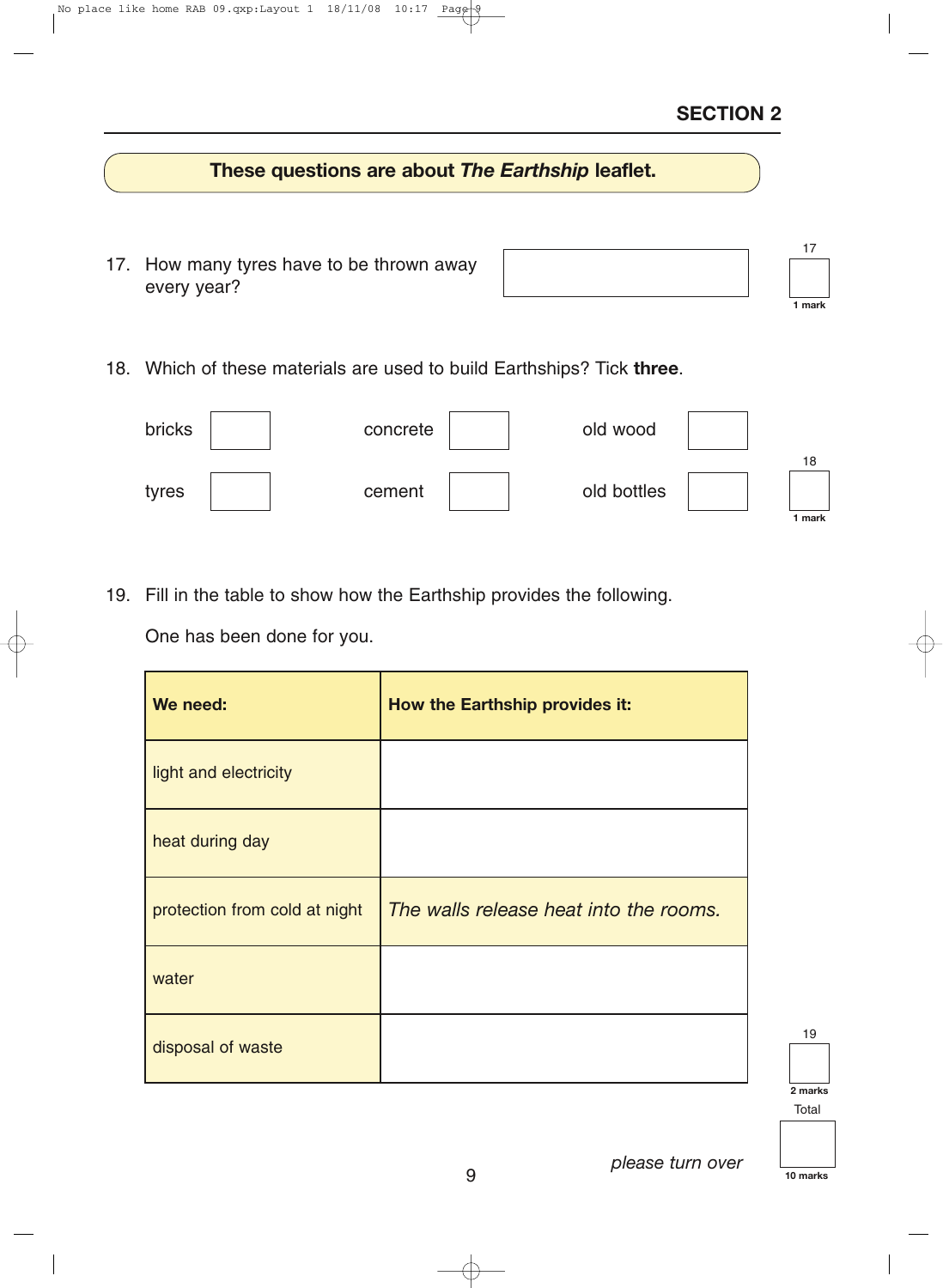20. Label each arrow to show different parts of the leaflet.



21. The writer could have said that the Earthship is cheap to run, but instead he wrote *dirt cheap.*

Why do you think he chose these words?

- 21 **2 marks**
- 22. *'Earthship'* is made up of two words: *earth* and *ship*.

Why are these two words used for this new type of house?

*earth ship* 22a **2 marks** 22b **1 mark**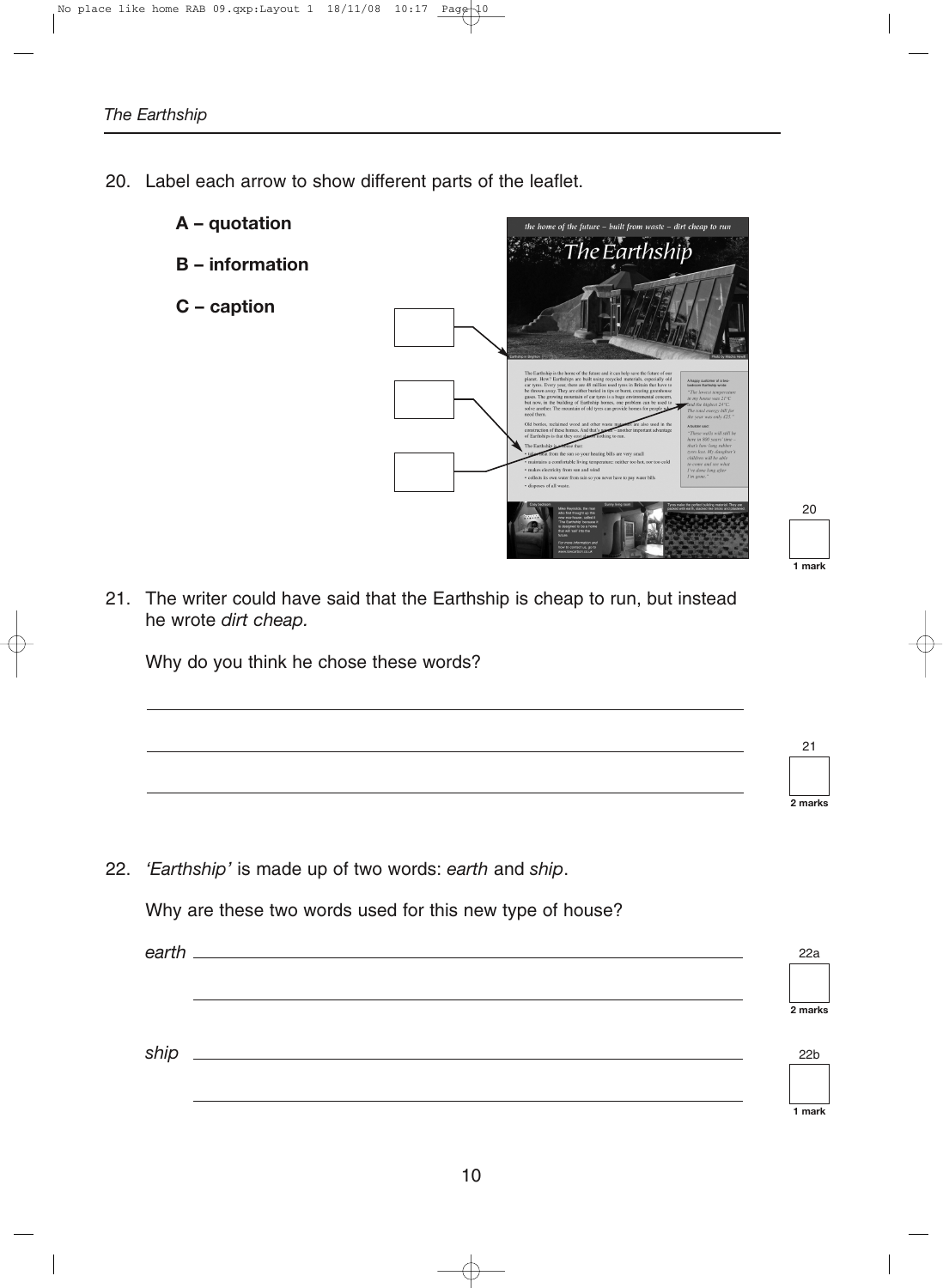23. How has the writer proved that Earthships cost very little to run?

|                                                         | 23      |
|---------------------------------------------------------|---------|
|                                                         |         |
|                                                         |         |
|                                                         | 2 marks |
|                                                         |         |
|                                                         |         |
| 24. This leaflet gives information about the Earthship. |         |

How does it also advertise the Earthship? Find **two** points.



25. On the front of the leaflet two quotations are included from people who like the Earthship.

Now turn over and use the information on the plan to write your own comment about the Earthship for use in the leaflet.

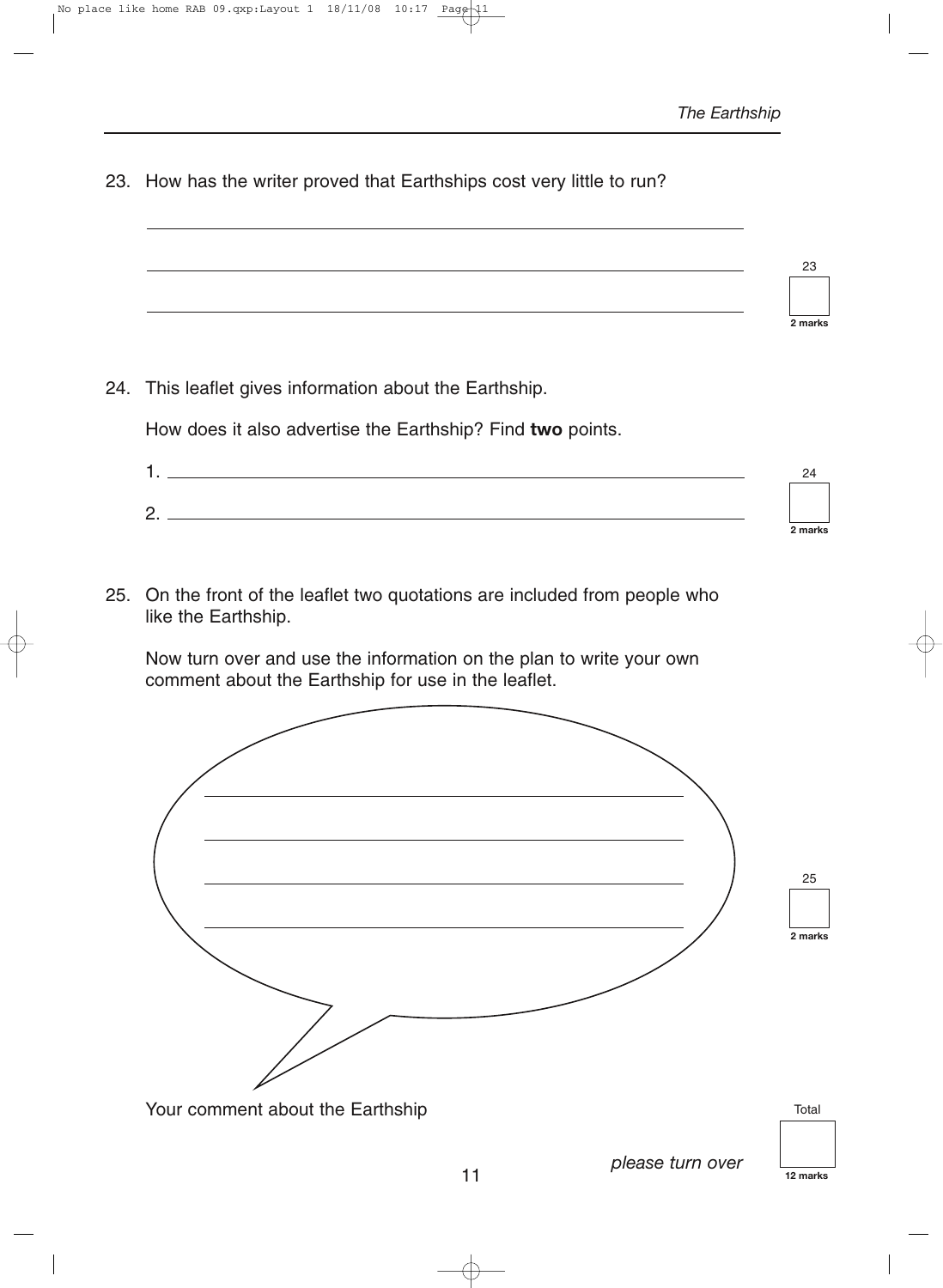26. How does the plan of the Earthship help the reader to understand the text?

27. Explain fully how Earthship houses can solve different types of problems.



26

**2 marks**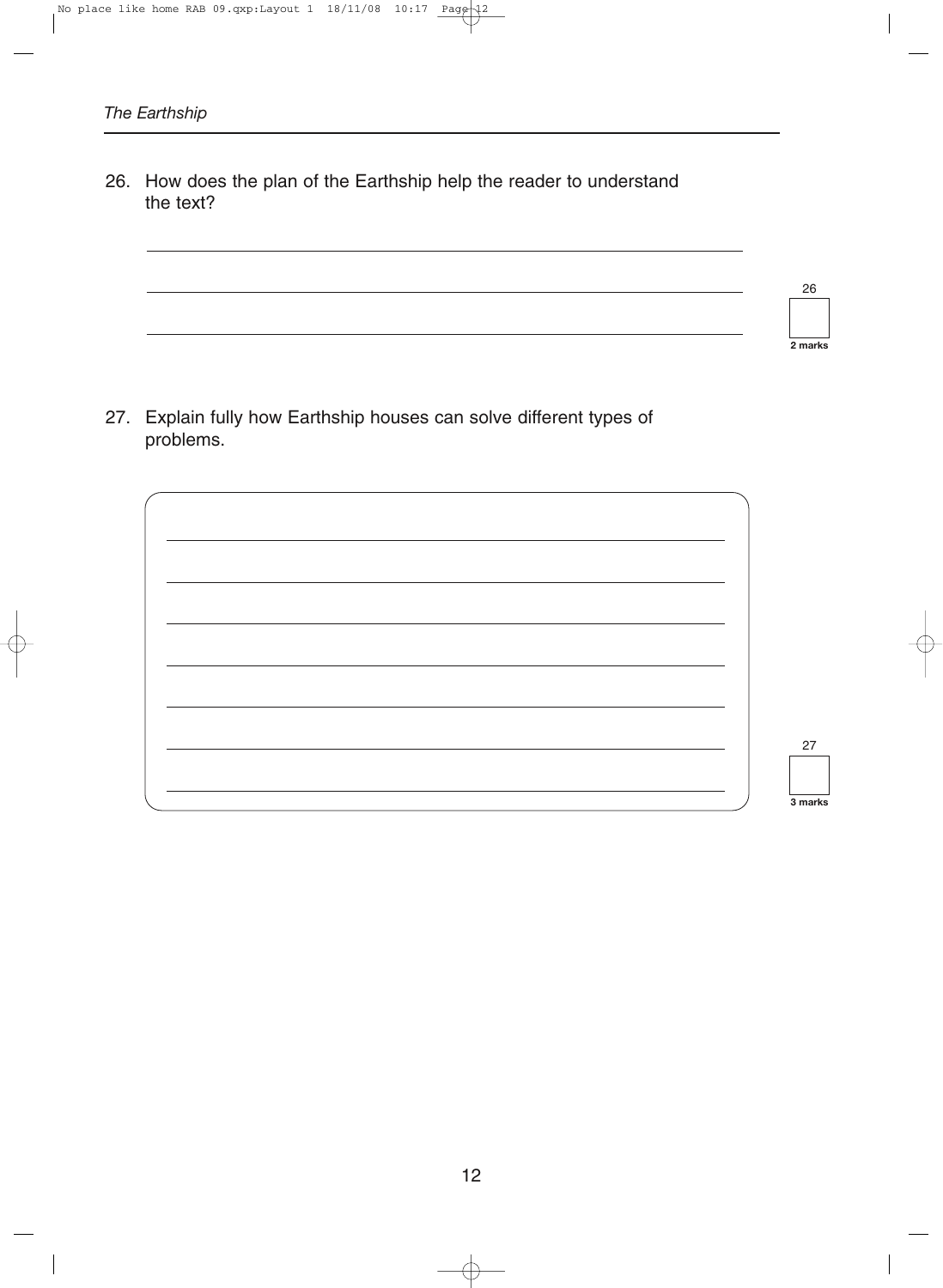#### These questions are about both texts. **These questions are about both texts.**

28. The text about the Earthship uses mainly **photographs**. The *Dear Norman* text includes **drawings**.

Explain why these two different types of illustration are suitable for these different types of text.



Tick to show whether the descriptions are about *Dear Norman* or *The Earthship* leaflet. One has been done for you.

| <b>Description</b> | <b>Dear Norman</b> | <b>The Earthship</b> |
|--------------------|--------------------|----------------------|
| informative        |                    |                      |
| fictional          |                    |                      |
| persuasive         |                    |                      |
| humorous           |                    |                      |





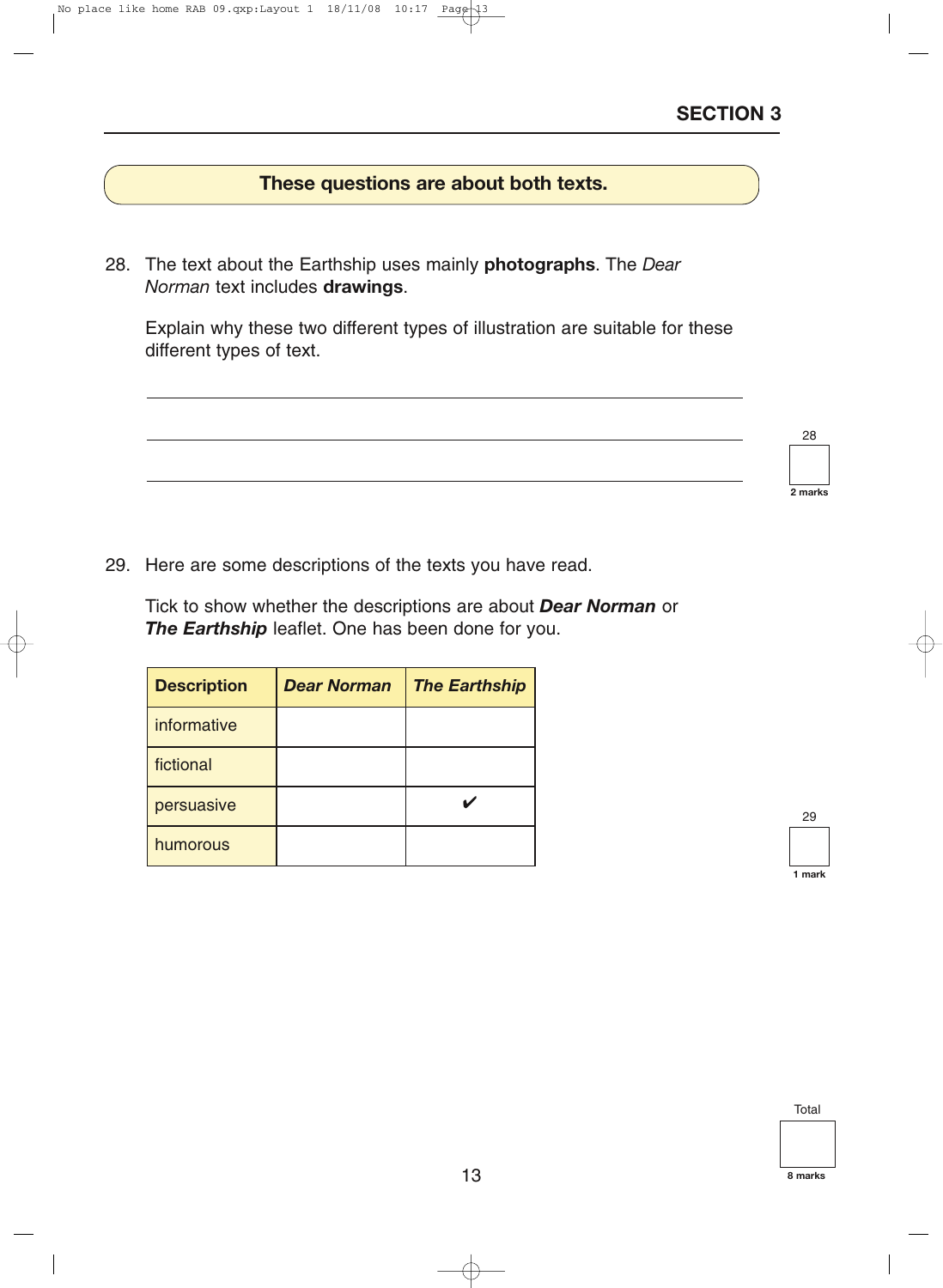**[Blank]**